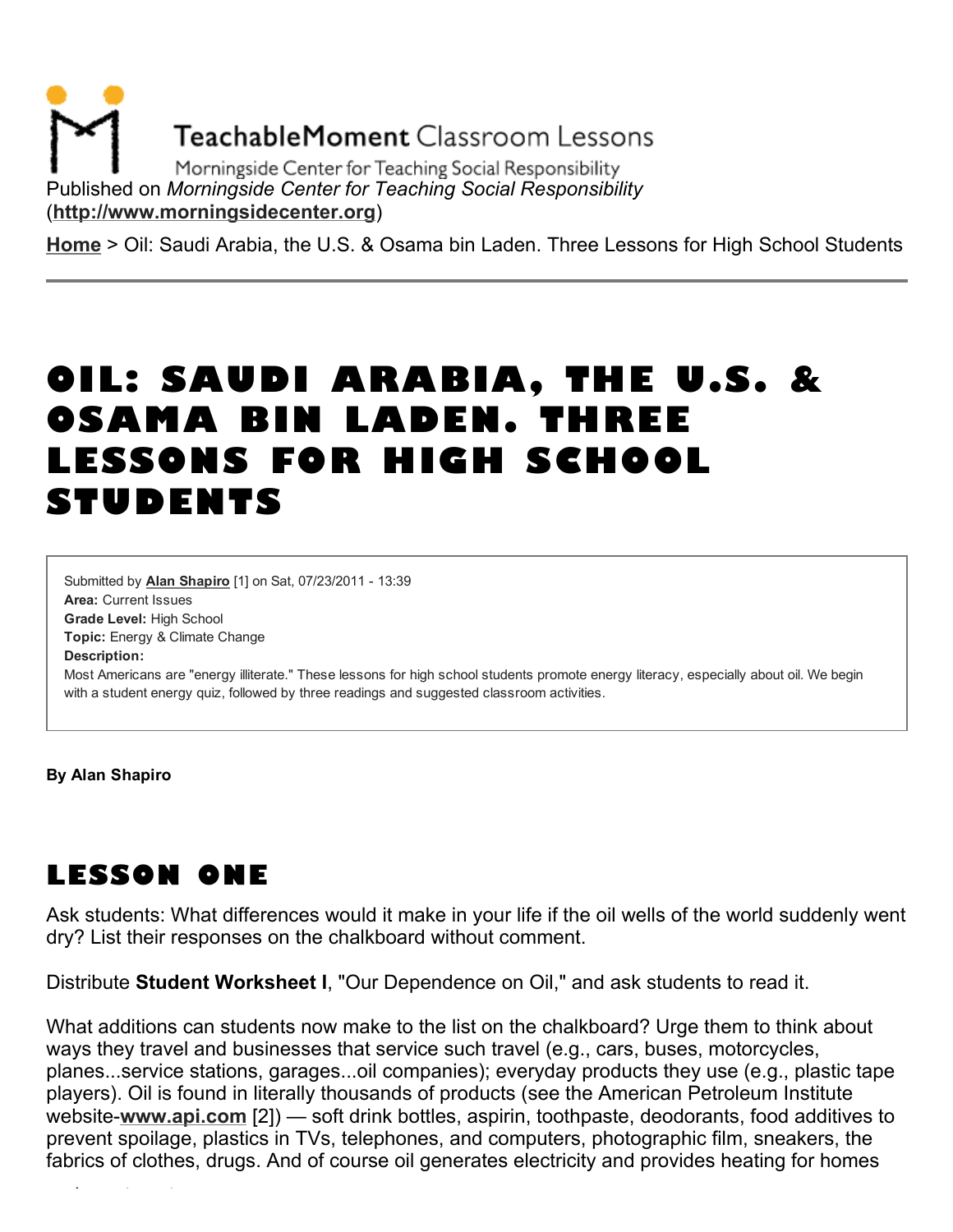and apartments.

What questions do students have about the list they have generated or about what they have read in the worksheet?

*(A note about questions: Good teachers have always devoted time, effort, and intelligence to framing the best questions they could and recognized them as vital tools for learning. But how much attention do teachers give to helping students learn how to frame good questions? These lessons emphasize a process that includes l) having students write down questions they think will advance their understanding; 2) subjecting these questions to careful analysis and, if necessary, to reframing; 3) developing student understanding that the nature of a question-its form and assumptions-determines the nature of an answer; that some questions are better than others; and that question-asking and question-analysis are essential ingredients in critical thinking. "Thinking* is inquiry, investigation, turning over, probing or delving into so as to find something new or to see *what is already known in a different light. In short, it is questioning." -John Dewey)*

Having written, without comment, student questions on the chalkboard, the teacher can examine the questions in terms of the following:

- Is the question clear? If not, how might it be reworded?
- Is the question answerable? If so, how?
- Is it answerable with facts? From where?
- Is it answerable with opinions? Whose? Why?

- Is there any word in a question that needs to be defined before the question can be answered intelligently? If so, how shall it be defined?

- Does a question contain an assumption? If so, is this assumption reasonable to make? If not, how might the question be reworded?

- Must certain questions be answered before others? If so, which? and why?

Keep the students' questions on the chalkboard and have students write them in their notebooks for later consideration.

Distribute and assign for homework Student Worksheet 2, "Saudi Arabia and the United States."

#### STUDENT WORKSHEET 1:

## OUR DEPENDENCE ON OIL

In the past century oil, supplemented by natural gas, replaced coal as the main power source for the industrial world. Its importance is impossible to overestimate. Daniel Yergin, in The Prize: The Epic Quest for Oil, Money and Power, writes:

Today we are so dependent on oil, and oil is so embedded in our daily doings, that we hardly stop to comprehend its pervasive significance. It is oil that makes possible where we live, how we live, how we commute to work, how we travel....Oil (and natural gas) are the essential components in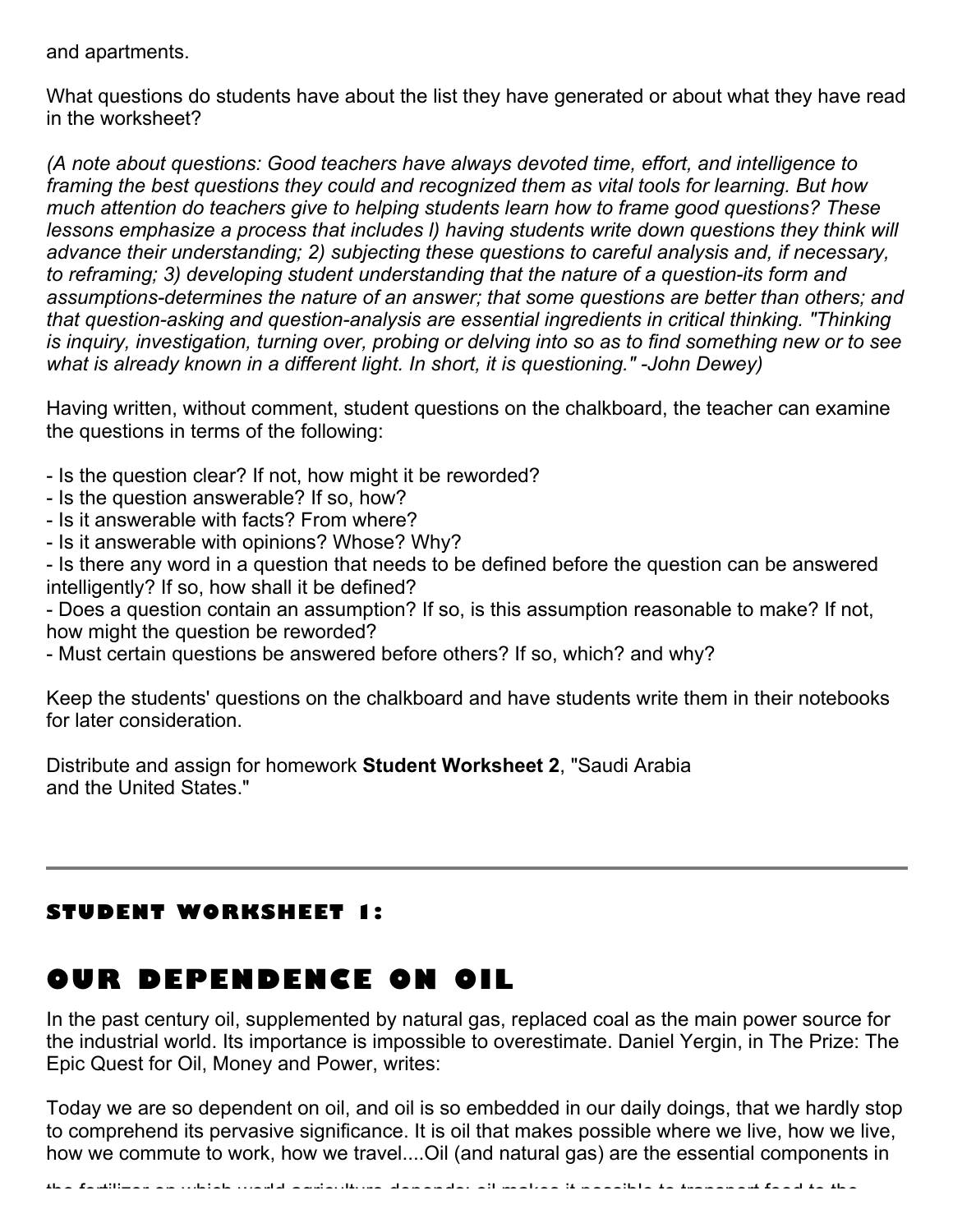the fertilizer on which world agriculture depends; oil makes it possible to transport food to the totally non-self-sufficient mega-cities of the world. Oil also provides the plastics and chemicals that are the bricks and mortar of contemporary civilization, a civilization that would collapse if the world's oil wells suddenly went dry. (page14)

Where does the oil that powers the United States come from? More than half comes from sources outside the country. In July 2001 the leading foreign supplier of oil was Saudi Arabia, which sold the U.S. 1,713,000 barrels of oil daily (a barrel equals 42 gallons).

Saudi Arabia's 259,000,000,000 barrels of proven crude oil reserves represent more than 25% of the world total.

Osama bin Laden, the accused mastermind behind the September 11, 2001 attacks on the U.S., was born and raised in Saudi Arabia. He castigates the rulers of his native land as traitors to Islam, as corrupt agents of the U.S. who sell it oil cheaply and allow it to manipulate oil prices. He wants to overthrow the Saudi government and break its connections with the U.S.

Keep this information in mind as we consider 1) oil and its importance; 2) Saudi Arabia and its relationship with the U.S. and 3) Osama bin Laden's aims.

### STUDENT WORKSHEET 2:

## SAUDI ARABIA AND THE UNITED STATES

Read and study the following. Then write down and bring to class three questions that, if answered well, would give you a better understanding, especially of any of the following:

- Saudi-U.S. agreement
- Saudi-U.S. disagreement
- problems of the Saudi government

Oil was discovered in Saudi Arabia in l938. The country then was only six years old, having been unified in 1932 through an agreement between King Abd al-Aziz Ibn Saud and the very strict Wahhabi sect of Islam. The first discovery was followed by others. And a poor desert kingdom was on its way to becoming a fabulously rich and important country.

Americans learned how important oil was to the future of the United States during World War II. Its army, navy, and air force were fueled by oil, mostly from U.S. oilfields, for vehicles of every kind, but especially tanks, ships and aircraft. That Germany and Japan did not have access to reliable sources of oil contributed to their defeat.

But American strategists were convinced that U.S. oil resources would not be sufficient for the post-war era. They concluded that the Middle East in general and Saudi Arabia in particular with its huge untapped deposits of oil would be crucial as a supplier. An American company had made the initial oil discovery in Saudi Arabia, and Americans had helped to create Aramco, the state oil company.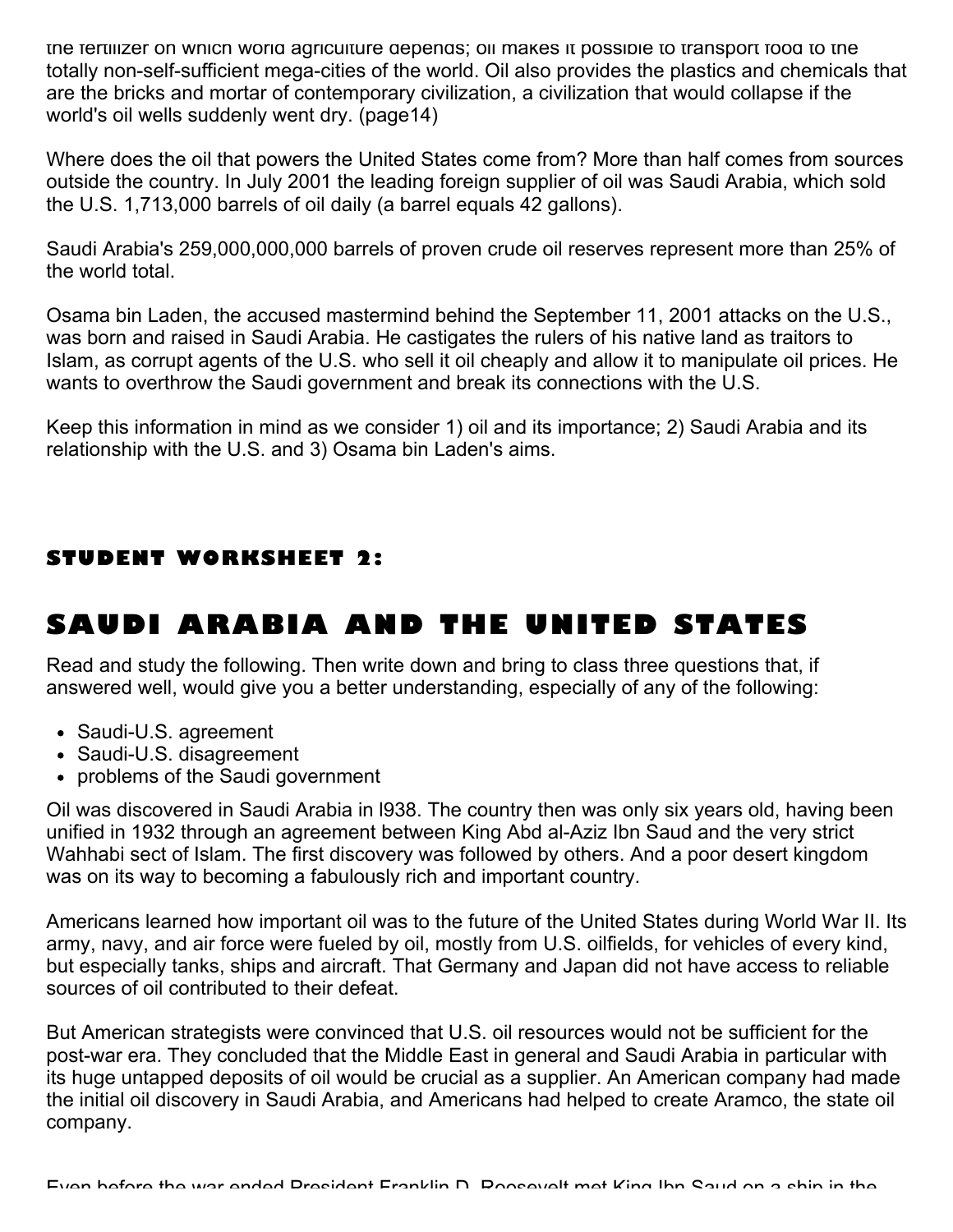Even before the war ended President Franklin D. Roosevelt met King Ibn Saud on a ship in the Suez Canal. Details of their meeting have never been made fully public. But it is believed that at this meeting the two established the basic arrangement that has existed to this day: the U.S. would guarantee the protection of the Saudi kingdom and the Saudis would provide the U.S. with privileged access to their oil.

What is on the public record is a letter from Roosevelt's successor as president, Harry S. Truman, to King Ibn Saud in 1950: "I wish to renew to Your Majesty the assurances which have been made to you several times in the past, that the United States is interested in the preservation of the independence and territorial integrity of Saudi Arabia. No threat to your Kingdom could occur which would not be a matter of immediate concern to the United States."

During the half century since 1950, the U.S.-Saudi relationship has usually been very good and very profitable to Saudi Arabia and to American oil companies. The U.S. has been getting about 15% of its crude oil imports from the kingdom. Aramco and its U.S. partners have made huge profits from sales of Saudi oil. The Saudis buy \$6-10 billion worth of goods every year from American companies. And the Saudi royal family, which consists of some 7,000 members, has become immensely wealthy as well as safe from attack because of American protection. The U.S. has provided the Saudis with American military advisors, huge quantities of weapons and training, and management support for the kingdom's internal security force, the Saudi Arabian National Guard (SANG).

The U.S. has been able to count on Saudi Arabia's power as an oil producer to keep prices stable, a very important element in U.S. prosperity. The only exception came in the early 1970s when Middle East oil producers, including Saudi Arabia, in retaliation for U.S. support of Israel during a war in 1973, for a time sharply reduced production and allowed prices to rise higher than they had ever been before.

The U.S. and Saudi Arabia both opposed the Soviet Union's invasion of Afghanistan in 1979. Viewing the Soviet move as a threat to U.S. dominance in the Persian Gulf, President Jimmy Carter declared that an attack on any Gulf country would be regarded "as an assault on the vital interests of the United States of America" and would be resisted "by any means necessary, including military force." The Saudis, too, saw the Soviet action as a threat to their own country as well as to Sunni Muslims who make up the bulk of the Afghan population. Both countries supported the Afghan resistance with money, arms, and covert operations.

In 1989, when the Soviets gave up and withdrew from Afghanistan, the U.S. also withdrew, abandoning any involvement with the future direction of the country. The Saudis, however, maintained their interest, supporting the Taliban, who emerged victorious in an Afghan civil war that followed the Soviet withdrawal. The Saudis made a gift of 150,000 barrels of oil daily to the Taliban in 1999 and through at least mid-2000.

An even closer U.S.-Saudi alliance occurred in 1990 when Iraq invaded Kuwait, an attack that both U.S. and Saudi leaders regarded as a threat to Saudi Arabia and the rest of the rich Persian Gulf oilfields. The Saudis permitted the U.S. to establish bases for American soldiers in their country and to use its airfields for strikes against Iraq. After Iraq's defeat, thousands of American soldiers remained in Saudi Arabia, as they do to this day.

Despite its great oil wealth and potentially great natural gas wealth, Saudi Arabia faces serious problems.

1. The authoritarian Saudi government is notorious for corruption and wasteful spending. Family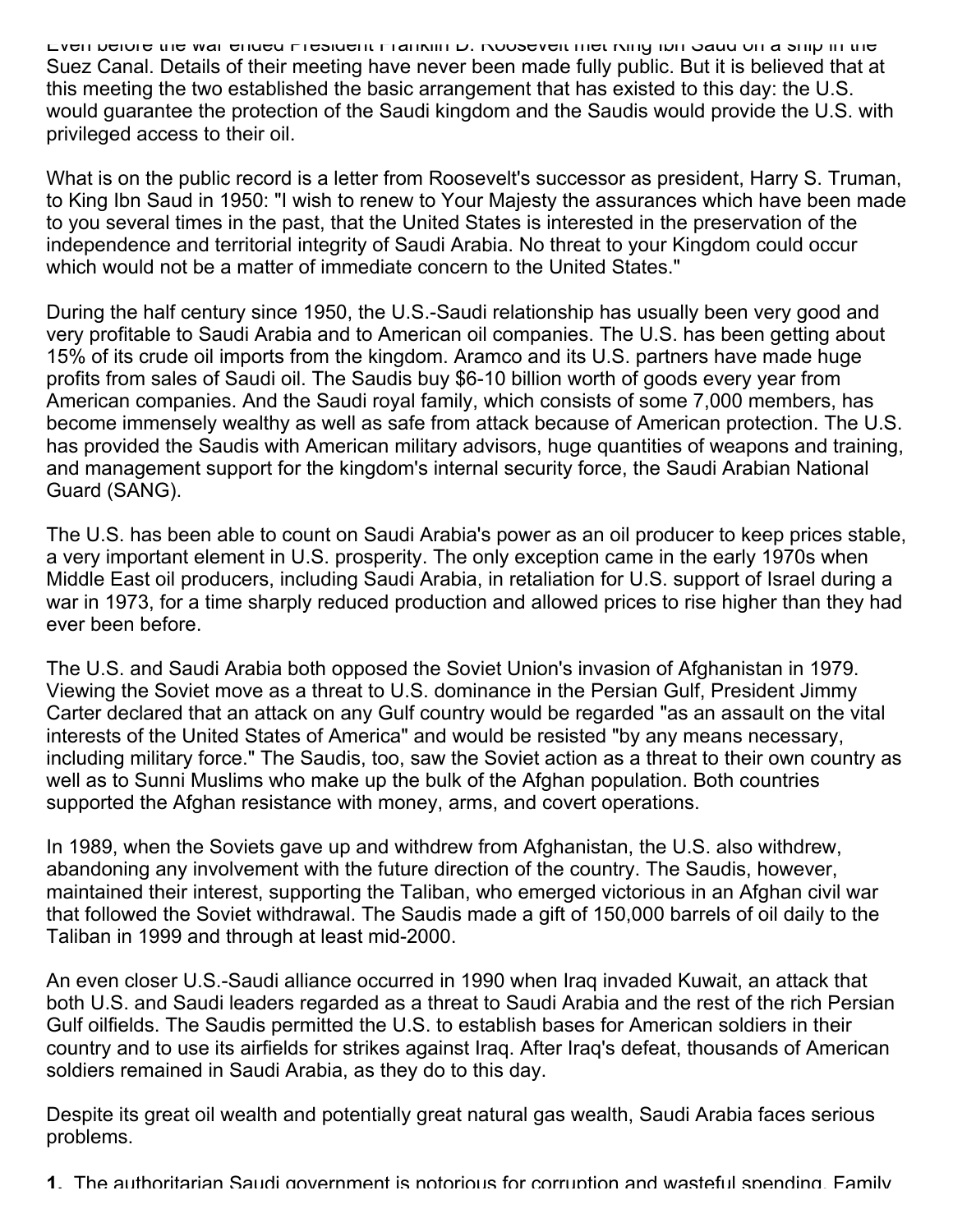1. The authoritarian Saudi government is notorious for corruption and wasteful spending. Family princes are well known for their un-Islamic behavior in Western Europe-partying, drinking, being with prostitutes. Family members have also cheated the state in oil and construction deals. Meanwhile, this behavior and support for unprofitable state enterprises has resulted in a rising national debt and widespread unemployment-perhaps as high as 30% among those under 25 who make up more than half of the Saudi population. Resentment has grown among these young people who are out of work and have no say in the government.

2. With its oil wealth the Saudis have financed madrassas, religious schools, in the Muslim world for young people who would otherwise probably have no schooling at all. These schools, led by Wahhabi clerics, teach almost exclusively reading and memorization of The Koran, Islam's holy text. In some, in Pakistan for example, the schools also have provided military training aimed at those who are viewed as enemies of Islam and that, for some Muslims, includes Saudi Arabia itself. Such schools in Pakistan also trained many of the Taliban at the time of the war against the Soviet Union.

The rulers of Saudi Arabia have maintained and spread the strict legacy of the Wahhabi brand of Islam. Saudi Arabia enjoys great prestige among Muslims as the birthplace of the Prophet Muhammad, as a land whose law is The Koran and as the site of Islam's holiest shrines at Mecca and Medina, to which millions of Muslims come each year on a hajj, or pilgrimage. So important is this history that King Fahd no longer uses his royal title but calls himself "The Custodian of the Two Holy Mosques."

But ordinary Saudis are aware of the difference between what their rulers profess about religion and how some of them behave, and do not necessarily respect Saudi clerics who support the government and live well in big houses. Some Saudi clerics, however, are clearly unhappy with what they see as their government's subservience to the U.S., its recent willingness to break off relations with the Taliban, its quiet acceptance of U.S. bombing in Afghanistan, the presence of American soldiers on Saudi soil. They see the Saudi leaders as not Islamic enough.

3. Strains between Saudi Arabia and the U.S. have appeared during terrorist investigations. After 1995 and 1996 attacks in Saudi Arabia that killed Americans, the Saudis conducted their own inquiries but would not allow American investigators to have access to Saudi suspects. Since the September 11 attacks in the U.S., however, the Saudis have shared much information with the FBI about terrorist suspects, including 15 Saudis who were among the 19 hijackers. But so far Saudi Arabia has been unwilling to freeze the bank accounts of individuals or groups that the U.S. says have terrorist connections. The Saudis say the Americans have not presented them with sufficient proof.

The Saudi rulers are fearful of stirring up more opposition to their regime from Saudis who resent their country's relationship with the U.S. At the same time, the U.S. expects cooperation in the fight against terrorism. Saudi rulers are caught between competing pressures and prefer when they cooperate with U.S. to do so as quietly as possible. Recognizing this, the U.S. government avoids criticism of the Saudi government.

#### *Other matters of contention between Saudi Arabia and the U.S. include:*

a. Saudi Arabia has supported the Palestinians in their quest for statehood, as well as the Palestinian militant group Hamas and the Lebanese militant group Hezbollah. The Palestinian cause is very popular with ordinary Saudis, many of whom probably feel their rulers are not aggressive enough in supporting it. While the Saudis view Hamas and Hezbollah as freedom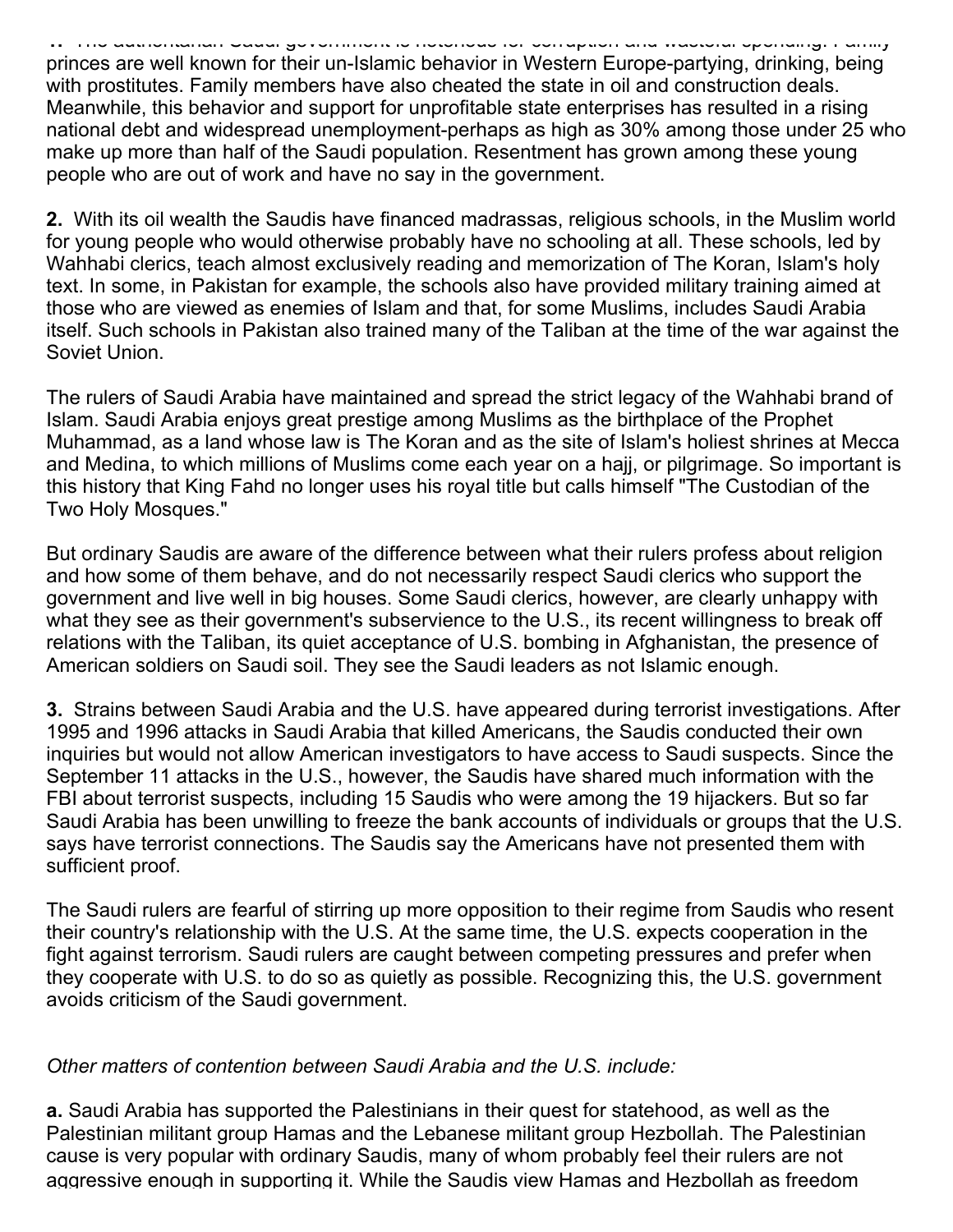aggressive enough in supporting it. While the Saudis view Hamas and Hezbollah as freedom fighters, the U.S. sees them as terrorists and has mostly backed Israel.

b. Saudi Arabia opposes the continuing boycott of Iraq, which has caused much suffering and death among ordinary Iraqis. The U.S. continues the boycott because Iraq has refused to permit further inspections of facilities that the U.S. believes may be producing weapons of mass destruction. It has also periodically bombed in Iraq and continues to enforce a no-fly zone for Iraqi aircraft in the southern part of the country.

Both countries play down these disagreements. The main reasons appear to be Saudi Arabia's desire for U.S. military protection and the U.S. desire for Saudi oil-which are what brought the two countries together 50 years ago.

How much of a threat is there to Saudi Arabia's rulers? That is hard to know. But Saudi rulers are certainly concerned about growing numbers of dissatisfied young men in their country as well as Osama bin Laden and Muslim networks like Al Qaeda that aim to sweep away governments like Saudi Arabia's.

### FURTHER INFORMATION ABOUT SAUDI ARABIA

*Head of state:* King Fahd *Crown prince:* Abdullah *Government:* Monarchy with council of ministers *Population:* 22.7 million *Geographic size*: ¼ that of the U.S. *Major cities:* Riyadh (royal capital), Jidda (administrative capital), Mecca (birthplace of Muhammad), Medina (tomb of Muhammad) *Language:* Arabic *Ethnic groups:* 90% Arab, 10% Afro-Asian *Religion:* Muslim (predominantly Sunni) *Major industry:* Extraction of crude oil, which accounts for 90% of the nation's export earnings and 70% of its revenues. The nation exports 8 million barrels of oil daily. *Future industry:* The nation has 204.5 trillion cubic feet of proven natural gas reserves, ranking it fourth in the world *Exports to U.S.:* Saudi Arabia provides about 9% of the oil used daily in the U.S.

## LESSON TWO

1. The teacher may wish to begin the class by having students respond in writing to one of the following two items or by having students discuss one or both items. The main purpose, in either case, is to determine how well students have understood the reading.

a. Discuss concisely the relationship between the U.S. and Saudi Arabia. Include: what each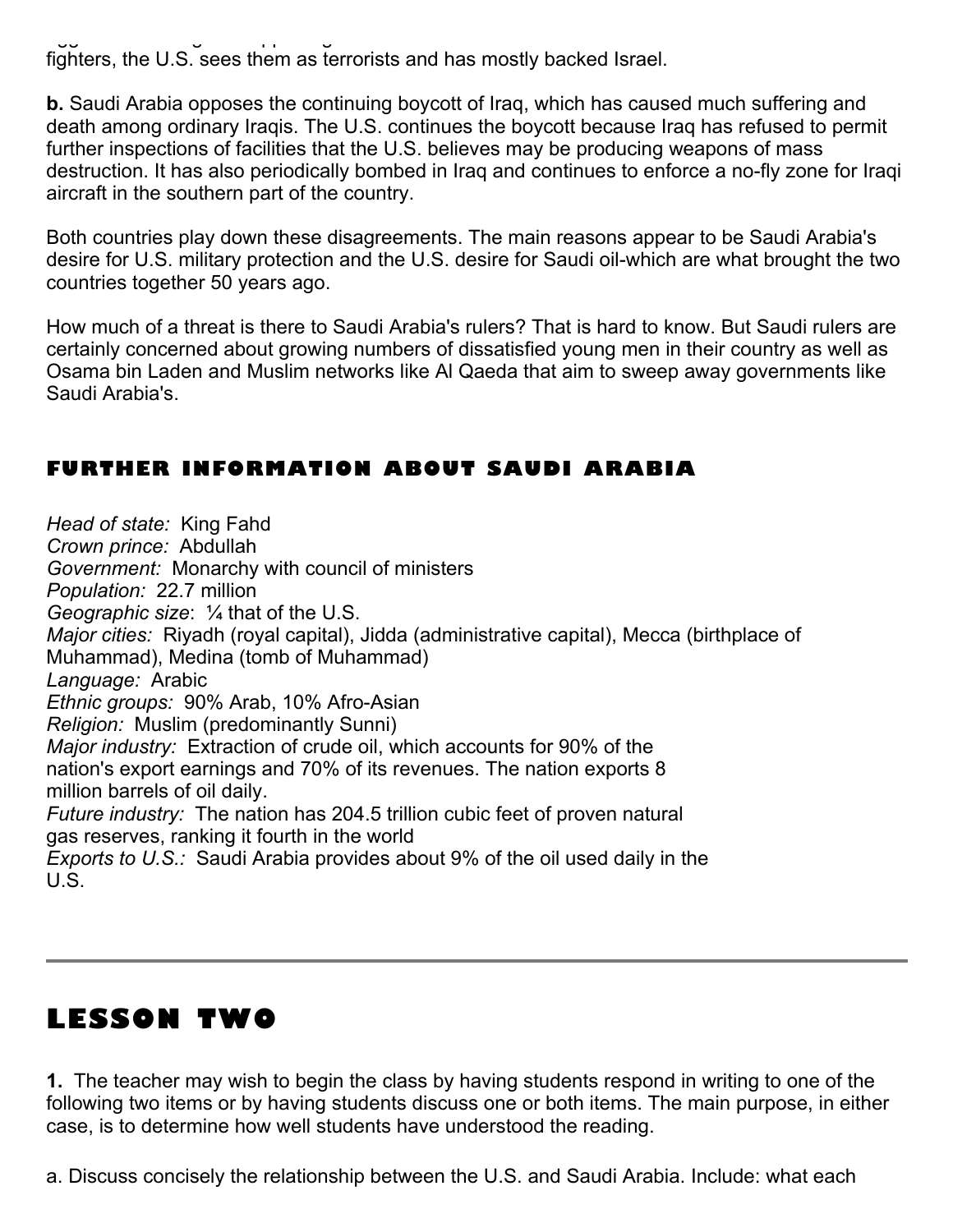country gains from the association; one issue on which they have agreed and why; one issue on which they have disagreed and why.

b. Discuss concisely one problem faced by the rulers of Saudi Arabia and explain the reasons for it.

2. Discuss: Did the reading answer any of the questions raised yesterday?

3. Divide the class into groups of four. They are to share their questions, examine them in terms of the criteria stated at the previous session and choose one the group regards as its best.

4. Have a reporter from each group read its best question for listing on the chalkboard and analysis. Can any of these new questions be answered by students?

5. Distribute and assign for homework Student Worksheet 3, "Osama bin Laden."

#### STUDENT WORKSHEET 3:

# OSAMA BIN LADEN

Read and study the following brief biography of Osama bin Laden, who is accused by the U.S. of being the mastermind behind the Al Qaeda terrorist network, and then examine statements he has made in recent years. Write down and bring to class three questions which, if answered well, would give you better understanding, especially of the following:

Osama bin Laden's view 1) of the Saudi government; 2) of the U.S. government; 3) of Saudi Arabia's management of its oil.

Born in 1957 in Saudi Arabia, Osama bin Laden is the son of a very wealthy construction businessman and inherited millions of dollars after his father's death in 1968. He is said to have become involved in Islamic politics at the time of the Soviet invasion of Afghanistan in 1979.

As an organizer, recruiter and fundraiser, he worked in Afghanistan and the Middle East. The U.S. also supported the Afghan resistance to the Soviets with money and weapons. By the time of the Soviet defeat in 1989, Osama bin Laden and Muslim fundamentalists from Egypt had established Al Qaeda and training camps for the organization in Afghanistan.

Osama bin Laden's violent anti-Americanism dates from the Gulf War in 199l when Saudi Arabia, fearing for its own security, allowed the U.S. to put military bases in Saudi Arabia during the war against Iraq. It is also the time when he became a harsh critic of his country's government. Worried about his criticism of them and his leadership of Al Qaeda, the Saudi rulers revoked Osama bin Laden's citizenship in 1994 and his family disowned him.

For about five years he lived in Sudan, then moved to Afghanistan, establishing a close

relationship with its Taliban rulers. During the past eight years, he and Al Qaeda have been linked to the following: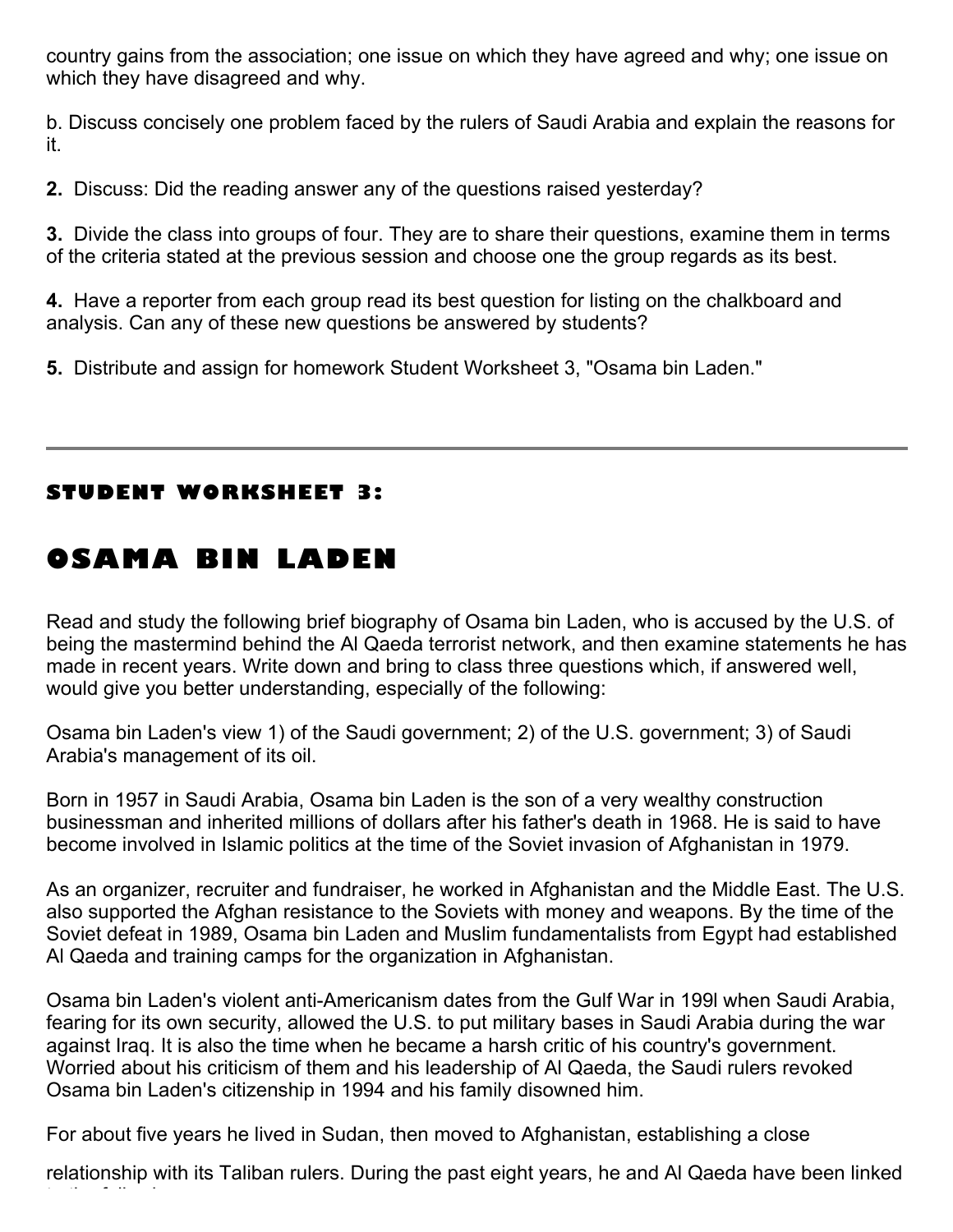to the following:

1993: an attempt to destroy the World Trade Center, causing damage and six deaths 1995: destruction of SANG headquarters in Riyadh, killing five Americans and others 1996: explosion at the Khobar Towers in Dhahran, Saudi Arabia, killing 19 American airmen 1998: destruction of U.S. embassies in Kenya and Tanzania, killing more than 200, mostly Kenyans and Tanzanians

2000: blast in Yemen on the U.S. destroyer Cole, killing 17 American sailors 2001: destruction of the World Trade Center and damage to the Pentagon, killing thousands

Comments by Osama bin Laden in interviews and public statements:

"The ordinary man knows that Saudi Arabia is the largest oil producer in the world, yet at the same time he is suffering from taxes and bad services...Our country has become an American colony...What happened in Riyadh and Dhahran when 24 Americans were killed in two bombings is clear evidence of the huge anger of the Saudi people against America."(7/10/96)

"Regarding the criticisms of the ruling regime in Saudi Arabia and the Arabian peninsula, the first one is their subordination to the U.S. So, our main problem is the U.S. government, while the Saudi regime is but a branch or an agent of the U.S....We believe that the current oil prices are not realistic due to the Saudi regime playing the role of a U.S. agent and the pressures exercised by the U.S. on the Saudi regime to increase production and flooding the market that caused a sharp decrease in oil prices." (3/97)

"First, for over seven years the United States has been occupying the lands of Islam in the holiest of places, the Arabian Peninsula, plundering its riches, dictating to its rulers, humiliating its people, terrorizing its neighbors, and turning its bases in the Peninsula into a spearhead through which to fight the neighboring Muslim peoples.

Second, despite the great devastation inflicted on the Iraqi people by the crusader-Zionist alliance...the Americans are once again trying to repeat the horrific massacres....

Third, if the Americans' aims behind these wars are religious and economic, the aim is also to serve the Jews' petty state and divert attention from its occupation of Jerusalem and murder of Muslims there. The best proof of this is their eagerness to destroy Iraq,...and their endeavor to fragment all the states of the region such as Iraq, Saudi Arabia, Egypt, and Sudan into paper statelets....

All these crimes and sins committed by Americans are a clear declaration of war on God, his messenger, and Muslims....On this basis, and in compliance with God's order, we issue the following fatwa [religious edict] to all Muslims: The ruling to kill the Americans and their alliescivilians and military-is an individual duty for every Muslim who can do it in any country in which it is possible to do it, in order to liberate the al-Aqsa Mosque [Jerusalem] and the holy mosque [Mecca] from their grip, and in order for their armies to move out of all the lands of Islam, defeated and unable to threaten any Muslim." (2/23/98)

## LESSON THREE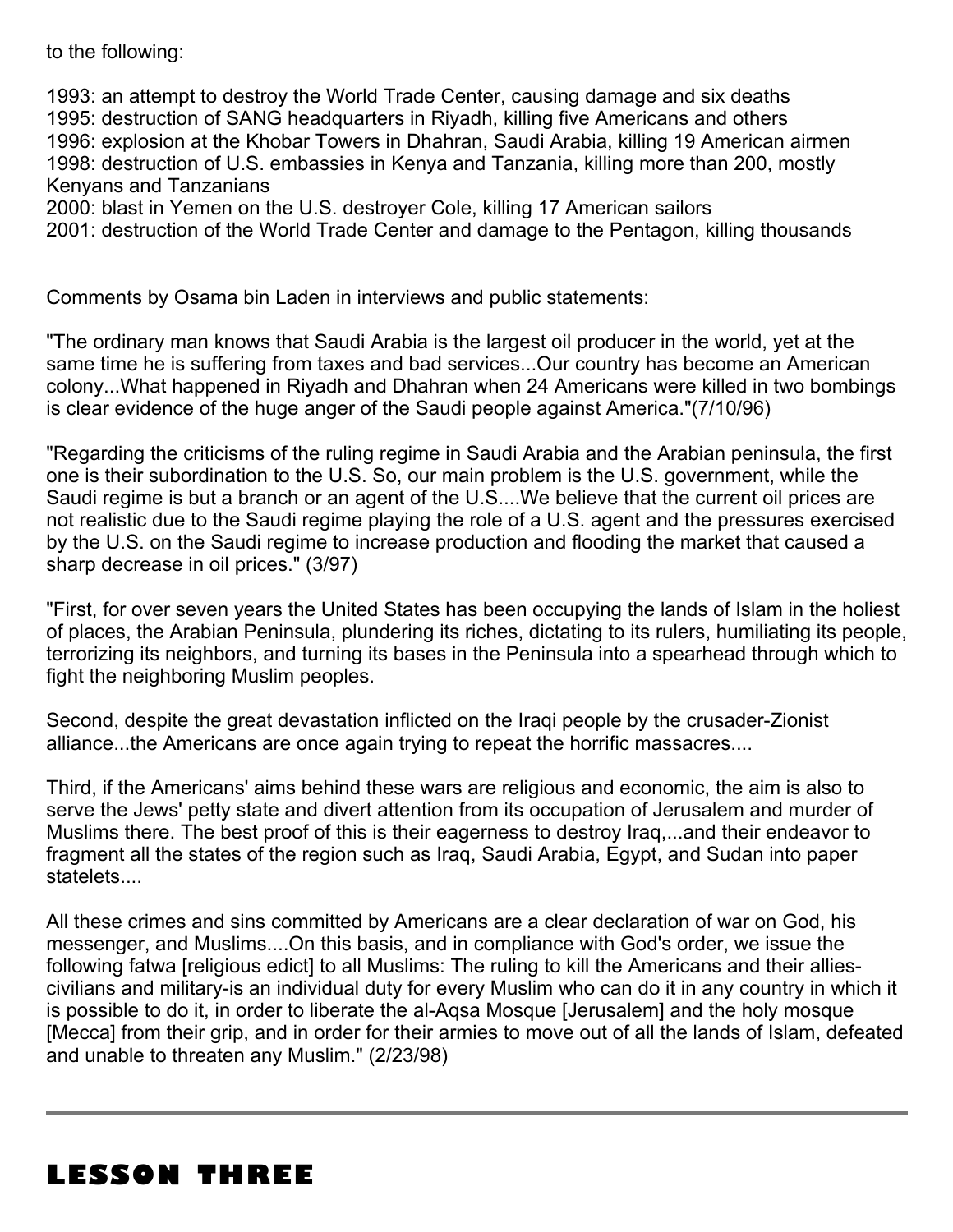- 1. For a concise written response or discussion: Summarize Osama bin Laden's views of the Saudi Arabian government and why he holds them, and his views of the U.S. government and why he holds them.
- 2. Have any additional class questions been answered?
- 3. Divide the class into groups of six. 1) They are to share their questions, then choose after discussion the two that interest them most; 2) They are then to examine the two questions in terms of the criteria established earlier and to clarify the questions, if necessary; 3) Finally, they are to answer the questions as best they can.
- 4. A reporter from each group should summarize for the class the questions chosen and the group's answers. Class members can be invited to comment further.
- 5. The teacher can then summarize what questions the group has answered, at least in part, and what questions remain to be answered.

For further inquiry and reports, the teacher might assign the remaining questions to individuals and/or groups for additional work.

- The following subjects might also be worth student inquiry:
- U.S. policy on Iraq, official reasons for it and criticisms of it
- U.S. relationship with Israel, official reasons for it and criticisms of it
- The connections between oil use and smog, acid rain, air pollution, ozone depletion, and global warming
- Sources of energy that might in time replace U.S. reliance on oil, including renewable energy sources such as wind, biomass, geothermal and solar. Also, opportunities for fuel and energy efficiency.
- Operations of U.S. oil companies in countries other than Saudi Arabia-e.g., Nigeria, Angola, Colombia.

#### SOURCES:

#### Newspapers and Magazines

*New York Times The Independent* (British) *Newsweek:* Fareed Zakaria, "Why Do They Hate Us," 10/15/01 and "The Saudi Game," 11/19/01 *The New Yorker:* Seymour Hersh, "King's Ransom," 10/22/01 *The Nation:* Michael Klare, "The Geopolitics of War," 11/5/01